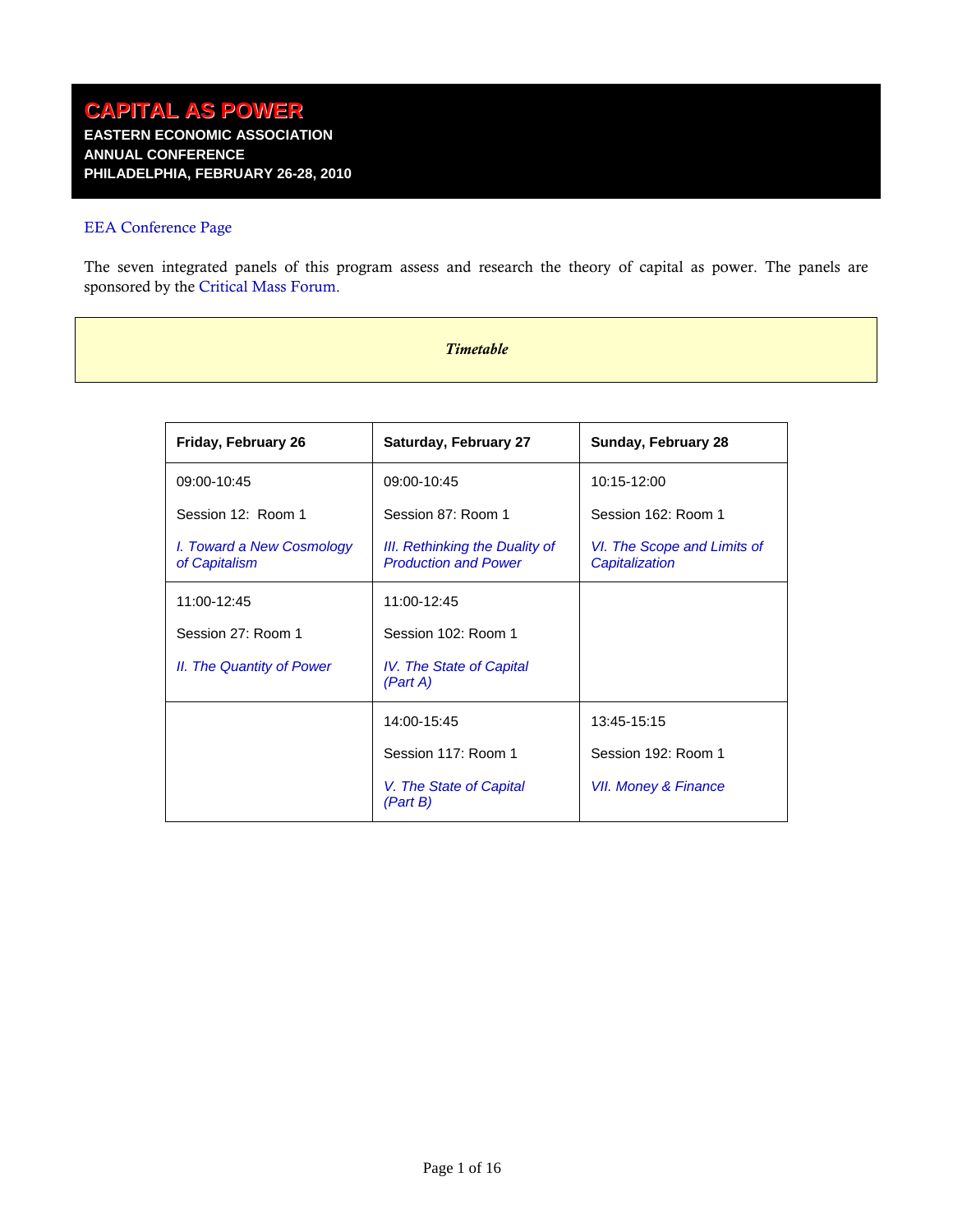#### *Related Links*

## **Critical Mass: Forum on Political Economy and Power**

The stated purpose of the Critical Mass forum is to bring together a diverse range of radically minded people who are dissatisfied with dominant approaches to political economy, and who seek to explore the possibilities and limitations of the concept of power in relation to the foundational categories of value, capital and accumulation. Created and maintained voluntarily by graduate students of political economy at York University in Toronto, the ultimate goal of the forum is to extend beyond York in order to foster linkages among the broader community of researchers engaged with these issues.

<http://www.yorku.ca/cmass/forum/>

### **Capital as Power. A Study of Order and** *Creorder*

A new book by Jonathan Nitzan and Shimshon Bichler RIPE Series in Global Political Economy | London and New York | Routledge | 2009 <http://bnarchives.yorku.ca/259/>

[\[Go back to the timetable\]](#page-0-0)

## *Capital as Power I*  **Toward a New Cosmology of Capitalism**

<span id="page-1-0"></span>Theme of the panel:

This is the opening session for the panel series on *Capital as Power*. The purpose of the presentation, by Shimshon Bichler and Jonathan Nitzan, is fourfold: (1) to introduce and outline the theory developed in their book *Capital as Power*; (2) to contrast this theory with the liberal and Marxist paradigms of capital; (3) to discuss how this theory may alter the study of political economy; and (4) to describe the different panels of the series. The discussion by Gilbert L. Skillman examines key aspects of *Capital as Power* and their broader ramifications for political economy.

#### Chair:

#### **Joe Francis (London School of Economics and Political Science)**

CONTACT Joe Francis Economic History Department London School of Economics and Political Science E-mail: [joefrancis505@gmail.com](mailto:joefrancis505@gmail.com)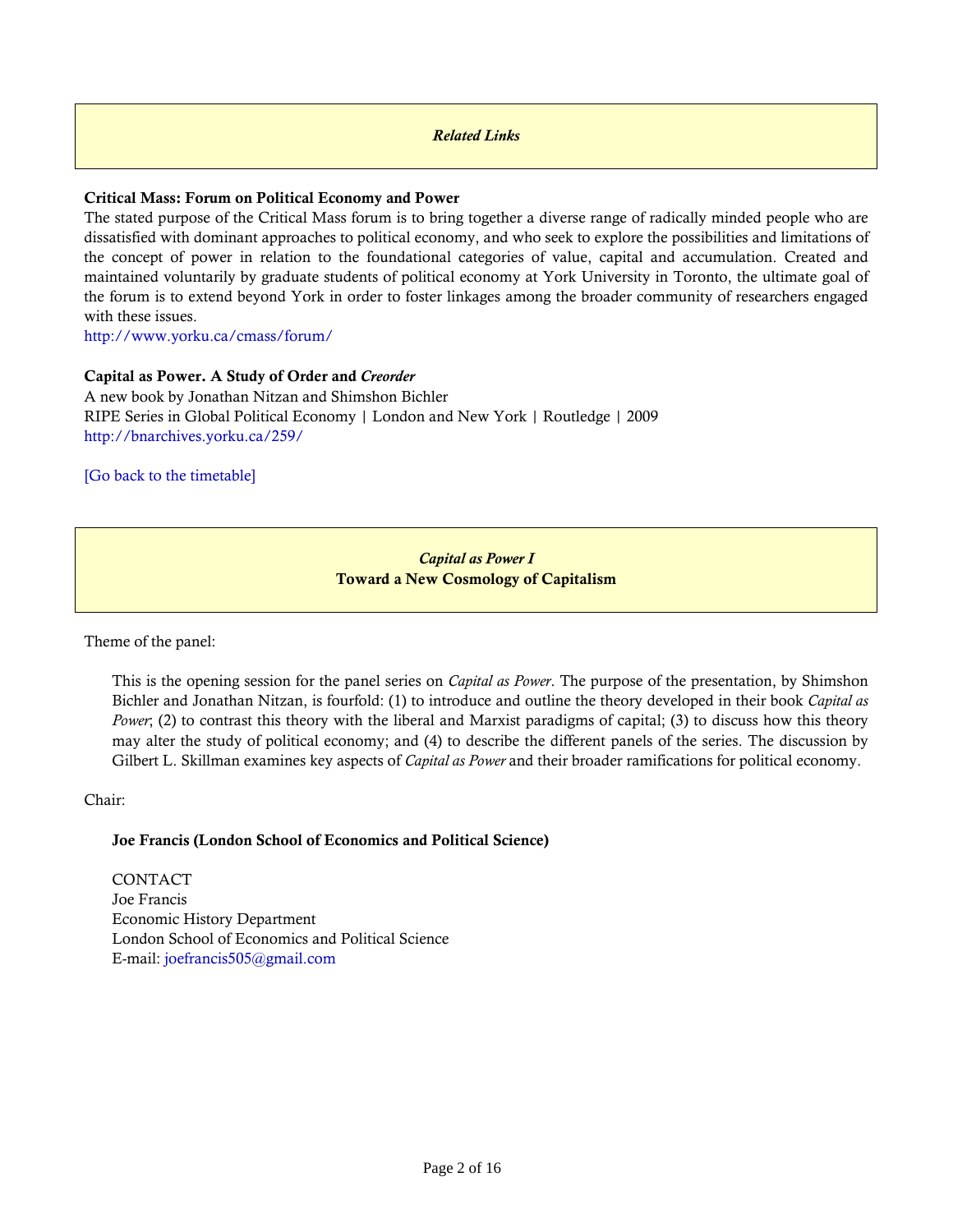Presentation and discussion:

## **1. Shimshon Bichler (Israel) and Jonathan Nitzan (York University)**

#### **TITLE**

Capital as Power: Toward a New Cosmology of Capitalism

### ABSTRACT

Conventional theories of capitalism are mired in a deep crisis: after centuries of debate, they are still unable to tell us what capital is. Liberals and Marxists both think of capital as an "economic" entity that they count in universal units of "utils" or "abstract labour," respectively. But these units are totally fictitious: they can be neither observed nor measured. They don't exist. And since liberalism and Marxism depend on these non-existing units, their theories hang in suspension. They cannot explain the process that matters most – the accumulation of capital.

This breakdown is no accident. Every mode of power evolves together with its dominant theories and ideologies. In capitalism, these theories and ideologies originally belonged to the study of political economy – the first mechanical science of society. But the capitalist mode of power kept changing, and as the power underpinnings of capital became increasingly visible, the science of political economy disintegrated. By the late nineteenth century, with dominant capital having taken command, political economy was bifurcated into "economics" and "politics." And in the twentieth century, when the power logic of capital had already penetrated every corner of society, the remnants of political economy were further fractured into mutually distinct "social sciences." Nowadays capital reigns supreme – yet social scientists have been left with no coherent framework to account for it.

The theory of *Capital as Power* offers a unified alternative to this fracture. It argues that capital is not a narrow economic entity, but a symbolic quantification of power. Capital has little to do with utility or abstract labour, and it extends far beyond machines and production lines. Most broadly, it represents the organized power of dominant capital groups to reshape – or *creorder* – their society.

This view leads to a different cosmology of capitalism. It offers a new theoretical framework for capital based on the twin notions of dominant capital and differential accumulation, a new conception of the state of capital and a new history of the capitalist mode of power. It also introduces new empirical research methods – including new categories; new ways of thinking about, relating and presenting data; new estimates and measurements; and, finally, the beginning of a new, disaggregate accounting that reveals the conflictual dynamics of society.

CONTACT Shimshon Bichler E-mail: [tookie@barak.net.il](mailto:tookie@barak.net.il) Webpage: [http://bnarchives.net](http://bnarchives.net/)

Jonathan Nitzan Political Science, York University E-mail: [nitzan@yorku.ca](mailto:nitzan@yorku.ca) Webpage: [http://bnarchives.net](http://bnarchives.net/)

#### **2. Discussant: Gilbert L. Skillman (Wesleyan University)**

CONTACT Gilbert L. Skillman Department of Economics, Wesleyan University Email: [gskillman@wesleyan.edu](mailto:gskillman@wesleyan.edu)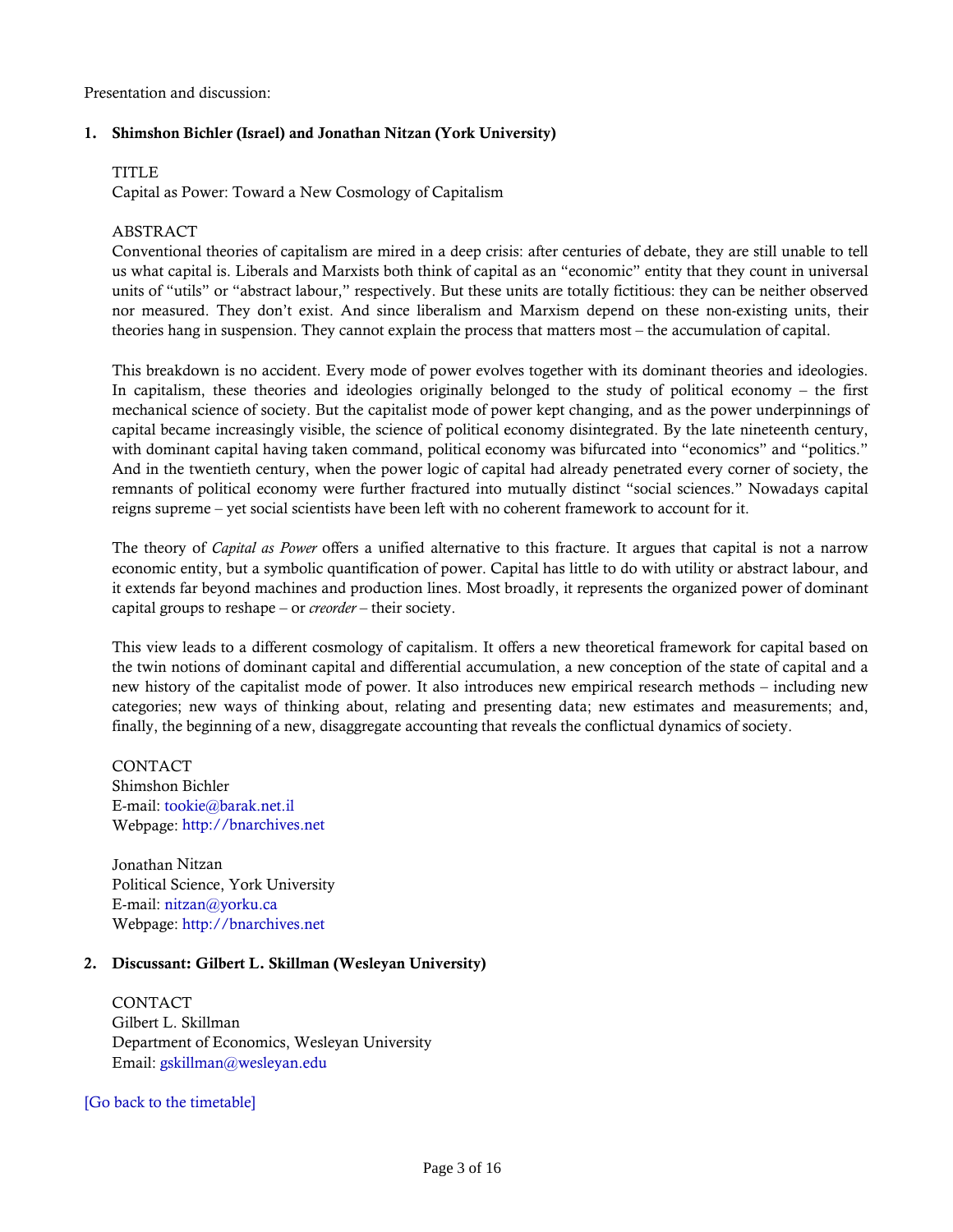## *Capital as Power II*  **The Quantity of Power**

<span id="page-3-0"></span>Theme of the panel:

The panel explores the "quantity of power." The first article, by Ulf Martin, examines how universal rationality and formal reasoning institute the quantification of capital as power. The paper argues that this institutionalization is inherently impossible because reality can never be fully captured by rational numbers – but that this very impossibility fuels the endless quest for further extending and intensifying the computational control regime. The second paper, by Kevin Sutton, suggests methods of juxtaposing and linking the quantities of finance on the one hand and the magnitudes of matter and energy on the other. It argues that these methods can be used to quantitatively assess the environmental limits on the accumulation of capital, and it offers an assessment of peak oil in the United States.

Chair:

### **Jordan Brennan (York University)**

CONTACT Jordan Brennan Political Science, York University E-mail: [jbrennan@yorku.ca](mailto:jbrennan@yorku.ca)

Papers and discussion:

## **1. Ulf Martin (Germany)**

TITLE

Rational Control and the Magma of Reality

#### ABSTRACT

Central to modernity is the double 'imaginary' (Castoriadis) of universal rationality and formal reasoning. The first institutionalization of this pair, the modern state with its bureaucratic mode of power, created a second institutionalization of these principles: 'capital as power by quantification' (Bichler/Nitzan) through modern money and the corporation. This monetary mode of rational power uses the modern mode of math as its main symbolic tool. Problems are conceived as formulas devoid of referential meaning that can be solved by rule-based game-like procedures ('symbolic machines', Krämer). Applying symbolic machinery as universal means for formal reasoning ('calculus ratiocinator', Leibniz) turns into the project of rational control by computational means of physical reality as well as social order (mathesis universalis: technology and finance). This control project can never succeed in principle, because the 'magma' of the real (Castoriadis) can never be captured by rational numbers necessary for practical computation. But just because of this impossibility there is also no limit for ever extending and intensifying the computational control regime ad infinitum et infinitesimal.

**CONTACT** Ulf Martin E-mail: "ulfmartin" with "web dot de" as domain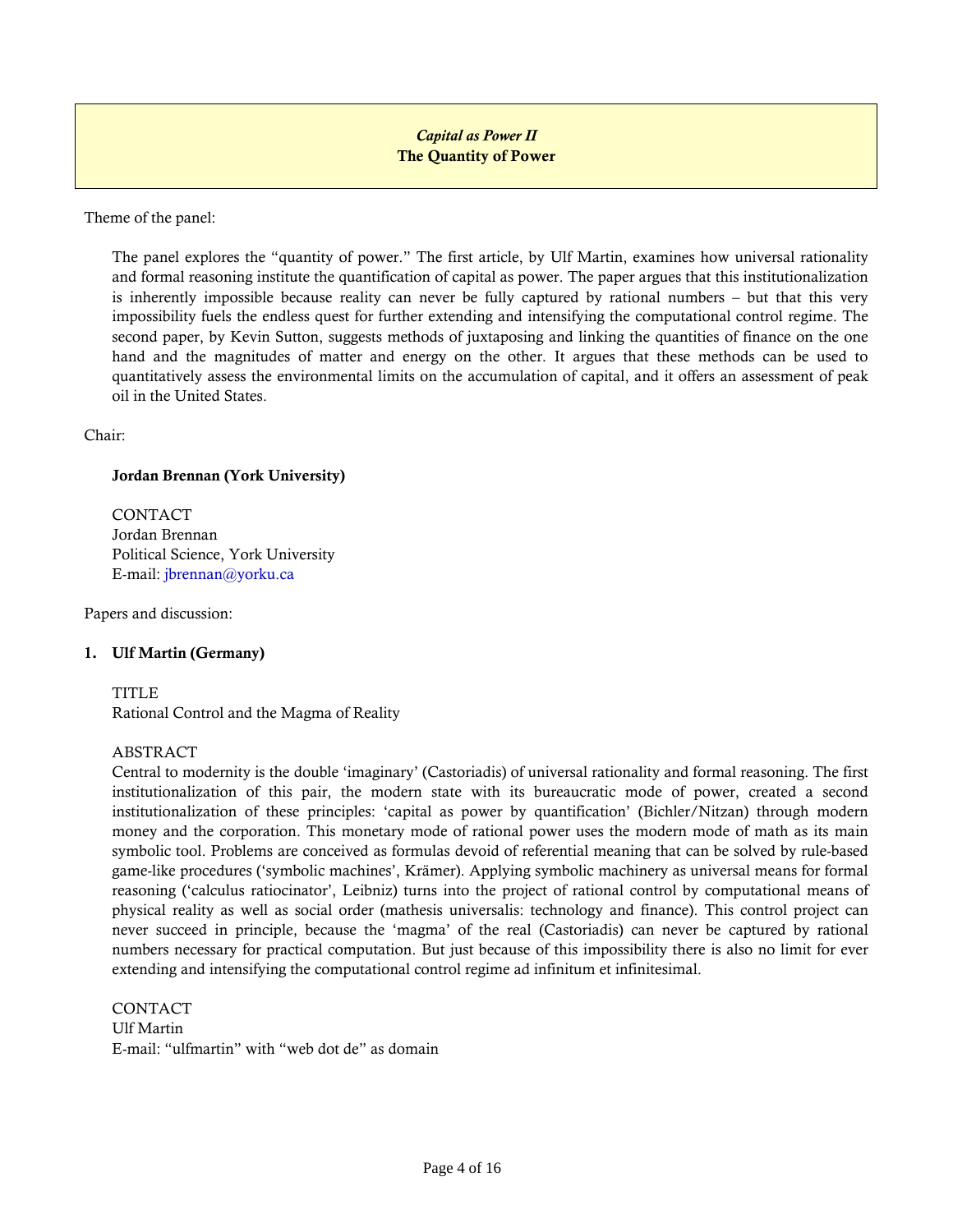## **2. Kevin Sutton (York University)**

## TITLE

Powering Production and Accumulation: A Biophysical and Financial Analysis of the United States Energy Supply, 1950-2008

#### ABSTRACT

The relationship between the 'real' and 'monetary' economies is a longstanding problem in political economy. All schools have struggled to connect the production of goods and services with the distribution of wealth. The current difficulty in identifying the impact of the credit crisis on the 'real economy' reminds us that this problem remains unresolved. Ecological thinkers have reversed the problem: how will physical limits to production affect a financial system based on credit and the realization of capital gains? Using thermodynamic principles, 'ecological economics' and 'ecological Marxism' have developed more sophisticated understandings of the production process. Yet, without resolving its relationship with financial values, they are left running in the same circles as their predecessors.

Using a financial theory of capital, Nitzan and Bichler have clarified the quantitative nature of accumulation. But this clairvoyance is found at a theoretical distance from the qualitative world of production. Using thermodynamics I demonstrate that both processes can be quantified. The institutions that mediate between the flows of matter and energy and the representation of value can be understood by way of qualitative analysis. This paper examines this relationship in the United States before and after its oil production peak in 1970.

CONTACT Kevin Sutton Political Science, York University E-mail: [ksutton@yorku.ca](mailto:ksutton@yorku.ca)

#### **3. Discussion among participants and with audience.**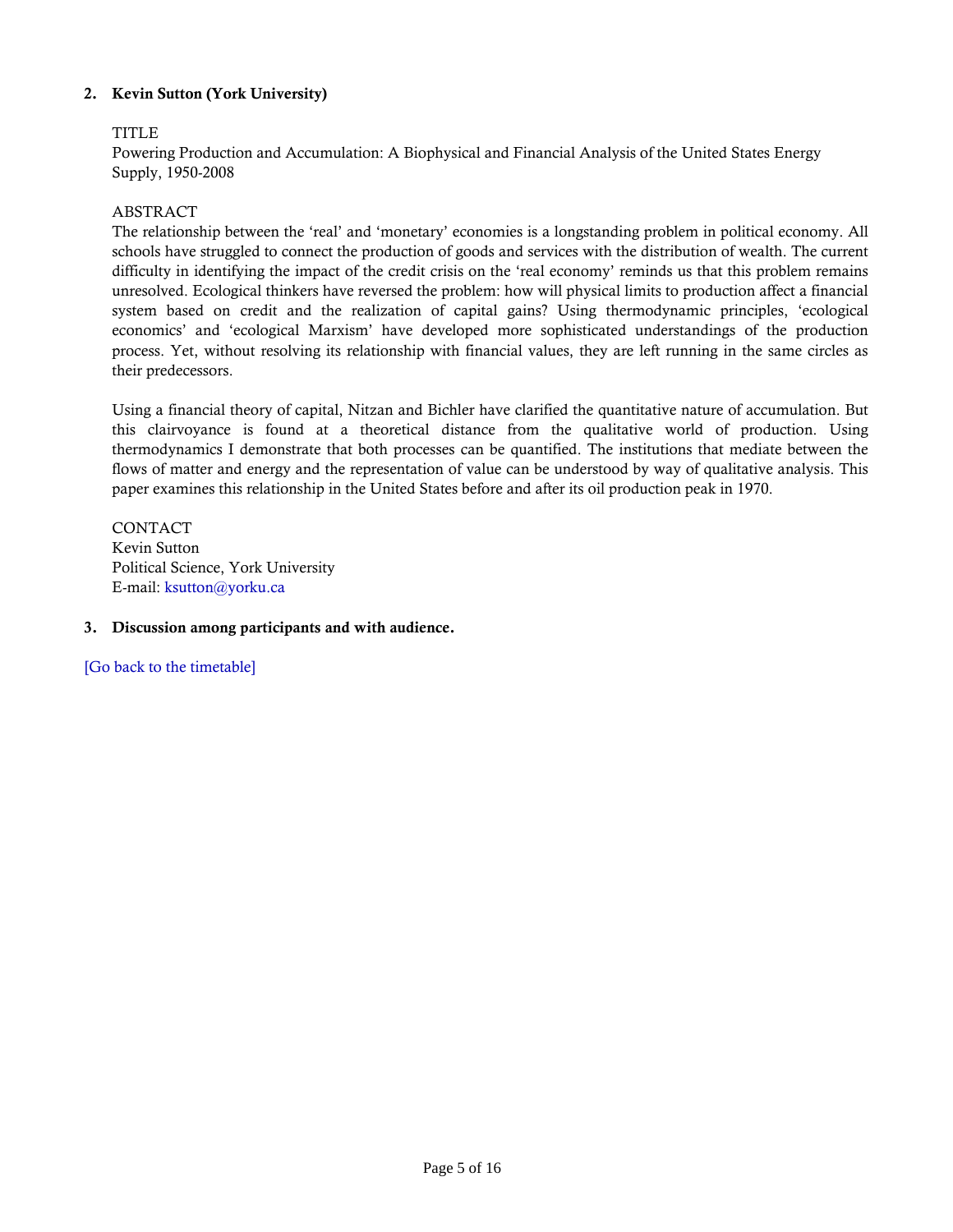# *Capital as Power III*  **Rethinking the Duality of Production and Power**

<span id="page-5-0"></span>Theme of the panel:

The theory of capital as power rejects the very duality of production (economics) and power (politics); the papers in this panel attempt to relate and link these spheres. The first article, by Luis Fernando Medina, considers the role of capital in shaping the outcome of electoral politics – specifically, the ability of owners to prevent redistribution even in the presence of full electoral competition. The second paper, by Gilbert L. Skillman, reconstructs Marx's (undeveloped) conception of capital's power, expressed by the degree of its control over the labor process.

Chair:

## **Sean Starrs (York University)**

CONTACT Sean Starrs Political Science, York University E-mail: [sean.starrs@yahoo.ca](mailto:sean.starrs@yahoo.ca) 

Papers and discussion:

## **1. Luis Fernando Medina (University of Virginia)**

TITLE<sub></sub>

Capital and the Limits to Electoral Redistribution

## ABSTRACT

The paper argues that the standard view of capital as mere ownership over some production factors ignores the fact that capital also implies power relations in the sphere of production and that this power has broader implications for the democratic governance of a polity. To that end, the paper develops a model of a politico-economic environment that takes into account explicitly the processes of collective action that shape the labor markets and follows downstream the implications of this for democratic political competition. It shows the way in which the outcomes of the struggle over the commodification of labor shape the political alliances across classes, thus making explicit the conditions for the emergence of the modern welfare state in some societies (and not in others). Although the paper uses tools from neoclassical economic modeling, it calls into question the underlying assumption of this tradition that sees capital accumulation as a process separate from that of political power writ large

CONTACT Luis Fernando Medina Department of Politics, University of Virginia E-mail: [lfm9b@virginia.edu](mailto:lfm9b@virginia.edu)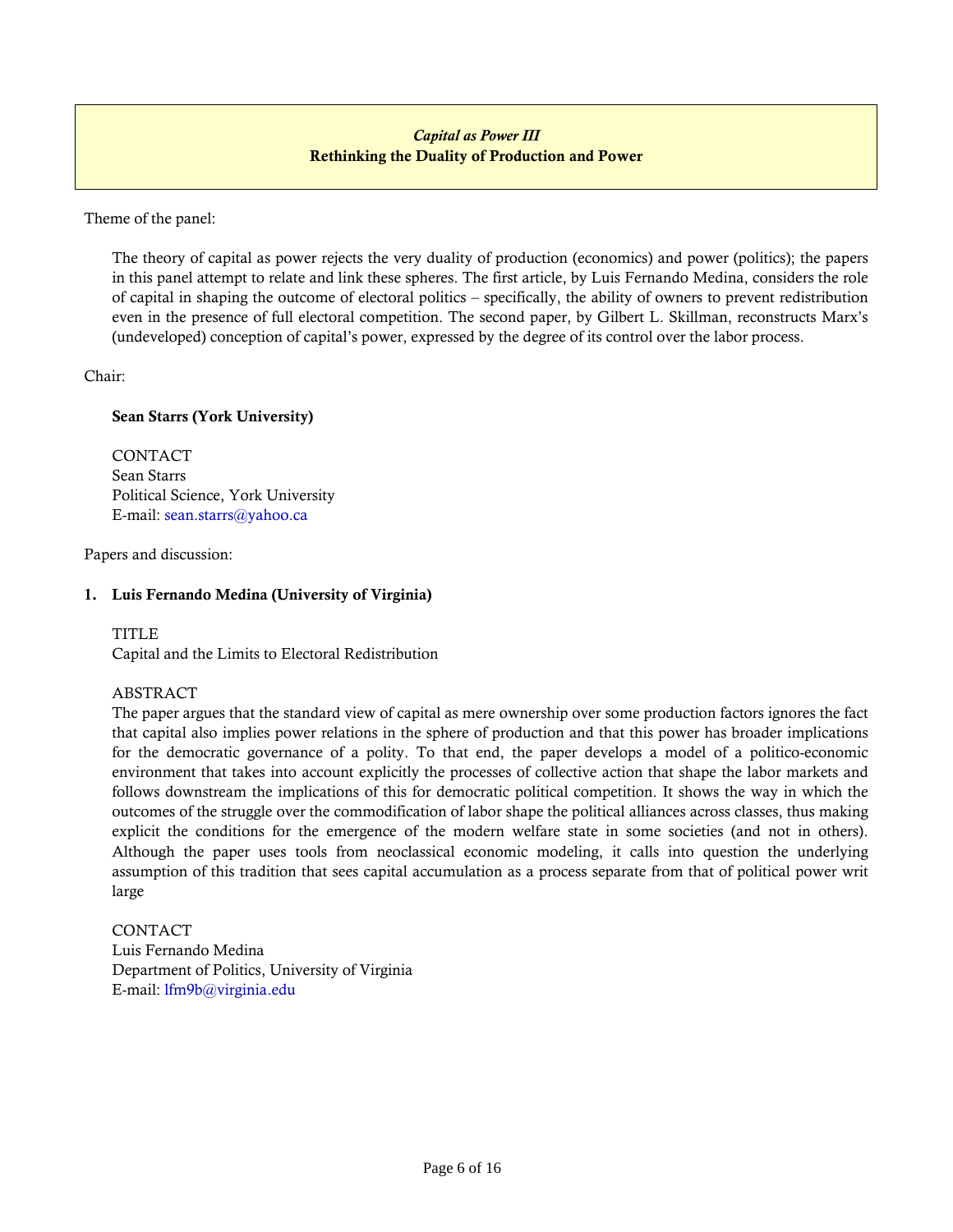## **2. Gilbert L. Skillman (Wesleyan University)**

## TITLE

Revisiting Marx's Structural Analysis of the Circuit of Capital: Commodification of Labor Power and Subsumption of Labor under Capital

## ABSTRACT

In Marx's analysis of the capitalist mode of production, a key expression of capital's power is its degree of control over the labor process, which Marx termed the *subsumption of labor under capital* (SLC). SLC is in turn premised on the *commodification of labor power* (CLP). Marx identified two degrees of SLC under capitalism, formal and real, which he associated respectively with the realization of absolute and relative surplus value. However, as reflected in his decision not to include the chapter entitled "Results of the Immediate Process of Production" in the published version of *Capital* Volume I, Marx did not fully work out his theory concerning the role of CLP and SLC in the capitalist exploitation of labor. The purpose of this paper is to reconstruct Marx's theory of SLC, exploring the economic logic of CLP and SLC in Marx's historical account of the circuit of capital and the coherence of his asserted correspondence between forms of SLC and forms of surplus value. The paper also investigates the connection between CLP and SLC, as well as Marx's repeated assertion that historically capitalists were able to realize surplus value via circuits that involved neither CLP nor SLC.

**CONTACT** Gilbert L. Skillman Department of Economics, Wesleyan University Email: [gskillman@wesleyan.edu](mailto:gskillman@wesleyan.edu)

### **3. Discussion among participants and with audience.**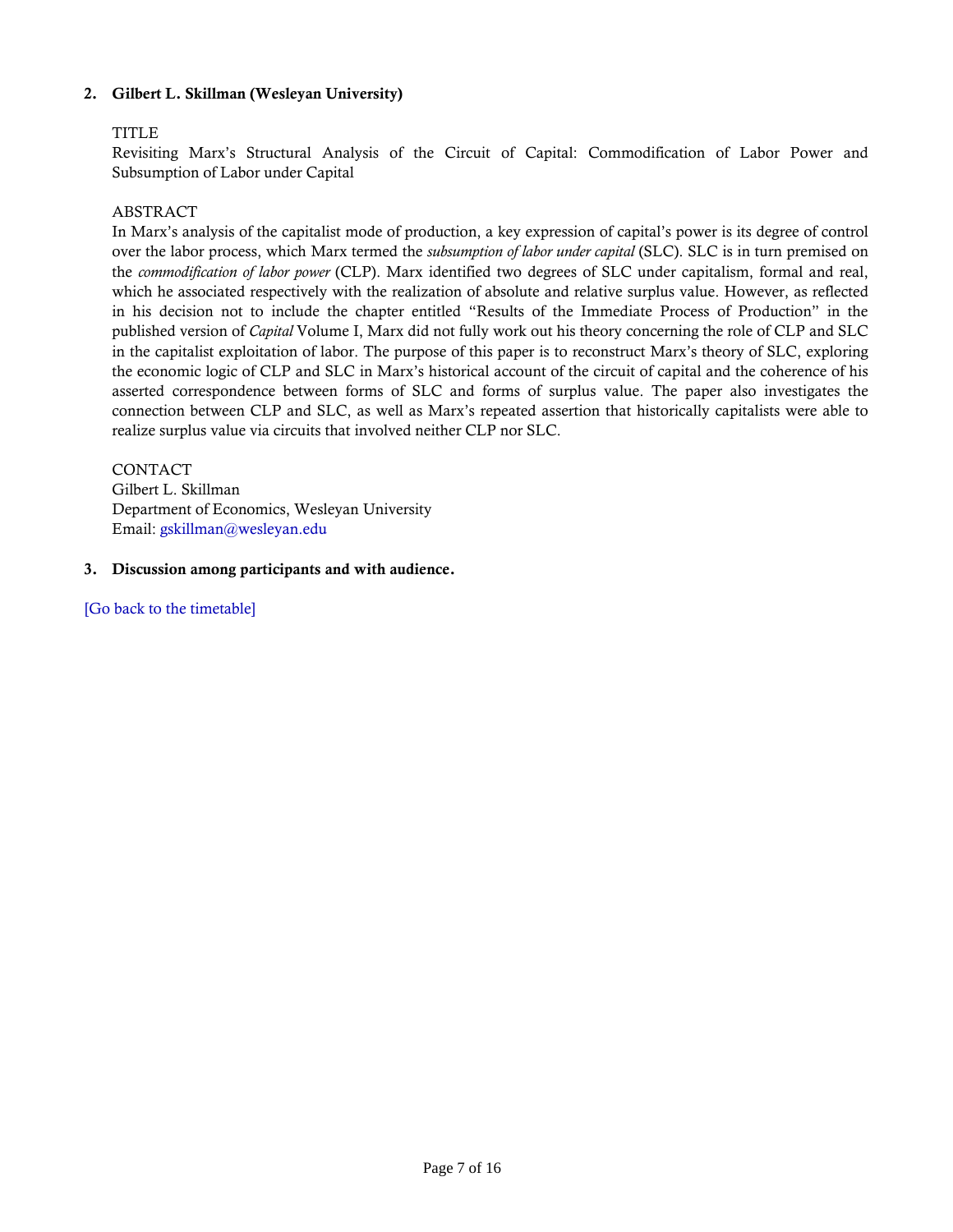# *Capital as Power IV*  **The State of Capital (Part A)**

<span id="page-7-0"></span>Theme of the panel:

Conventional approaches, both liberal and Marxist, treat capital and state as related yet distinct entities. The theory of capital as power offers an alternative view. It argues that corporations and governments – the dominant organizational entities of modern capitalism – are part of a singular mode of power: the *state of capital*. The papers in this panel examine these opposing interpretations. The first article, by Gibin Hong, develops the notion of a Capital Control Complex – a capitalist power architecture that fuses the ruling bloc of a given society, its particular structure of corporate ownership and control, and the concrete institution of its financial system. The second paper, by Sean Starrs, considers the dichotomy of state and capital. It argues that this dichotomy, although perhaps invalid in theory, remains real and essential for resisting the power of capital.

Chair:

### **Luis Fernando Medina (University of Virginia)**

**CONTACT** Luis Fernando Medina Department of Politics, University of Virginia E-mail: [lfm9b@virginia.edu](mailto:lfm9b@virginia.edu) 

Papers and discussion:

## **1. Gibin Hong (Financial Economy Institute, Seoul)**

#### TITLE

The Capital Control Complex: Twentieth-Century Capitalism

#### ABSTRACT

The concept of capitalism becomes a-historical when it is indifferent to its historically-specific institutional settings. This paper argues that the historical form of twentieth-century capitalism should be understood as a 'Capital Control Complex' (CCC): a tripod comprising society's ruling bloc, the structure of corporate ownership/governance, and the financial system. The conventional dualism that separates the political from the economic regards each of the three elements of this tripod as having a distinct origin and a unique *raison d'etre*. By contrast, seen from the power perspective of capitalism suggested by Bichler and Nitzan, the three institutions are conceived as integral parts of the single process: the accumulation of power over society.

Until the nineteenth century, each of the three elements had preserved its own sphere and *modus operandi*. But in the twentieth century, major changes in the nature of global capitalism – particularly the 'second industrial revolution' and the transformation of the inter-states system – have had the effect of internally integrating the three elements and synchronizing their operation. Therefore, the financial system and the structure of corporate ownership/governance that are specific to a given national capitalism should be understood in conjunction with the particular ruling/historical bloc of that country. Constructed in this way, the resulting CCC occupies the commanding position over the 'pecuniary sector' in a Veblenean sense, and it plays a key role in the mega-machine with which Bichler and Nitzan characterize the global capitalism of our time.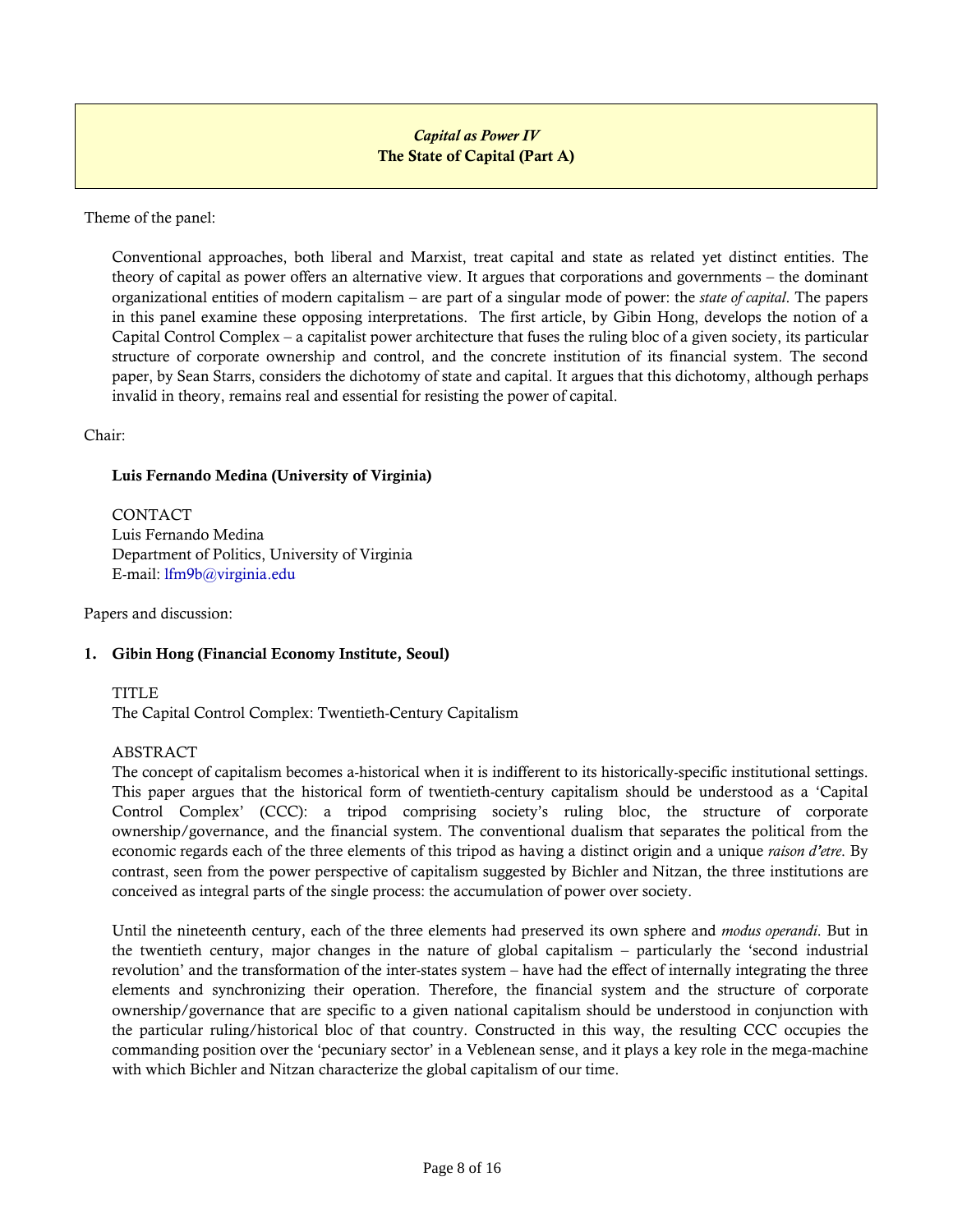CONTACT Gibin Hong Senior Researcher, Financial Economy Institute, Seoul Email: [tentandavia@naver.com](mailto:tentandavia@naver.com)

## **2. Sean Starrs (York University)**

TITLE

State and Capital: False Dichotomy but Still Dialectical

#### ABSTRACT

Nitzan and Bichler's latest book, *Capital as Power*, marks a major advancement in the study of political economy. Their power theory of value, differential accumulation, and conceptualization of capitalism as a mode of power are all fundamental contributions. Where I think their theoretical framework goes astray, however, is in their conceptualization of 'the state of capital'. While I accept their assertion that economics cannot be separated from politics, in this paper I argue that this should not imply that politics cannot be separated from the logic of capital. That is, while capital (and capitalism) cannot exist without the state, the state *can* certainly exist without capital. Thus, I suggest that one can still conceptualize a 'state mode of power', and that this conceptualization does not necessarily have to reproduce the false dichotomy between state and capital. Also, I believe that one should conceptualize the state as representing the balance of social forces within a particular social formation. Today, this balance is certainly in favor of capital, but that does not preclude the existence of other logics, some of which are non- or even anti-capitalist, and the relationship between capital and these other logics is open, dialectical, and dependent on struggle.

CONTACT Sean Starrs Political Science, York University E-mail: [sean.starrs@yahoo.ca](mailto:sean.starrs@yahoo.ca) 

#### **3. Discussant: Jonathan Nitzan (York University)**

CONTACT Jonathan Nitzan Political Science, York University E-mail: [nitzan@yorku.ca](mailto:nitzan@yorku.ca) Webpage: [http://bnarchives.net](http://bnarchives.net/)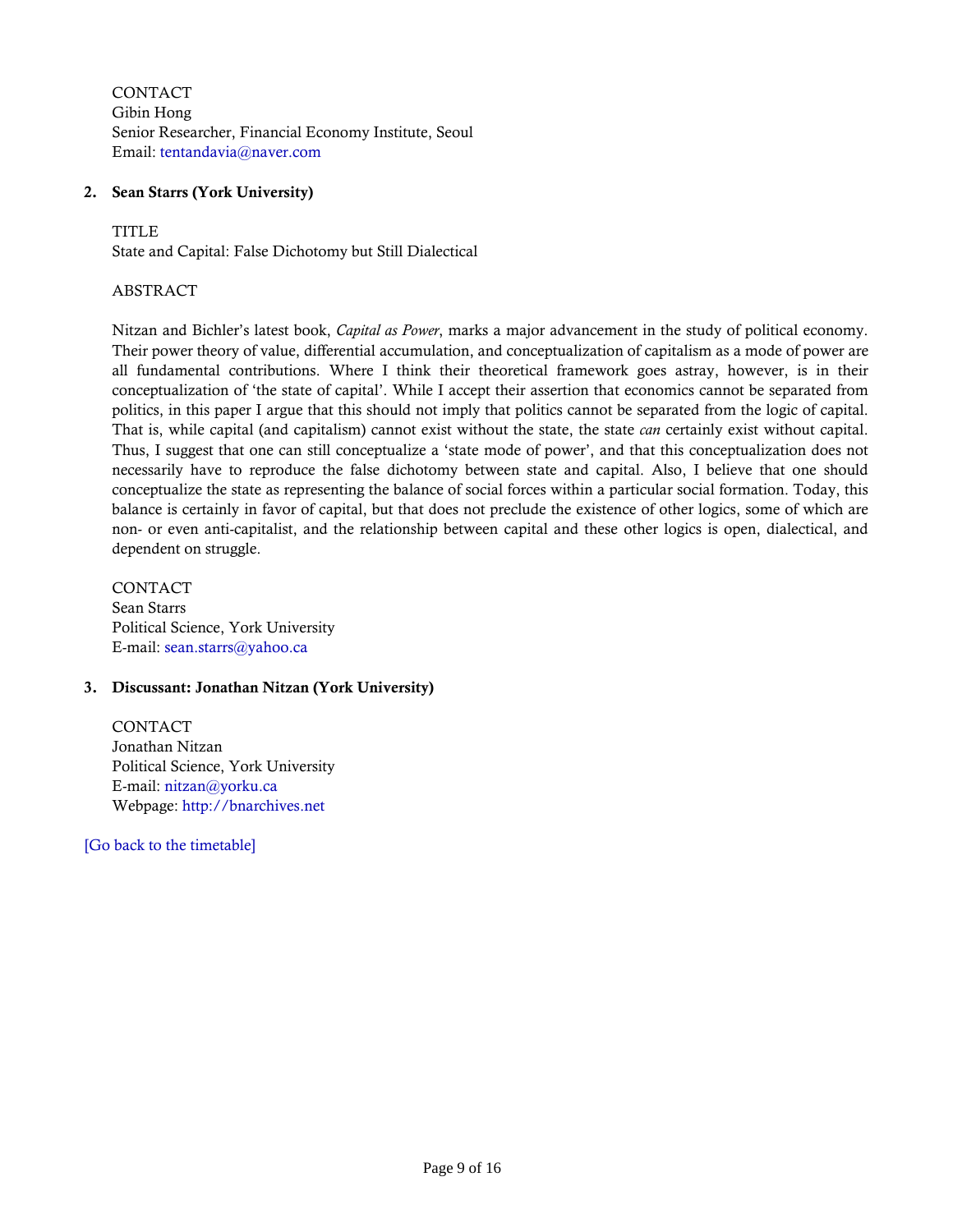# *Capital as Power V*  **The State of Capital (Part B)**

<span id="page-9-0"></span>Theme of the panel:

The panel explores domestic and global aspects of the "state of capital." The first paper, by Joe Francis, examines the connection between state terrorism and profitability crises, questioning the traditional distinction between the passion to dominate (state) and the urge to accumulate (capital). The second article, by Sean Starrs, uses an analysis of cross-border mergers and acquisitions to examine the apparent contradiction between the growing transnationalization of capital on the one hand, and the continued centrality of the American nation state on the other.

Chair:

## **Sandy Brian Hager (York University)**

CONTACT Sandy Brian Hager Political Science, York University E-mail: [sanha926@gmail.com](mailto:sanha926@gmail.com) 

Papers and discussion:

#### **1. Joe Francis (London School of Economics and Political Science)**

#### TITLE

On Capitalism and the Passions: The Case of State Terrorism in Argentina

#### ABSTRACT

In the second half of the 1970s around 30,000 people were killed by 'state terrorism' in Argentina. This paper considers what this means for our understanding of the capitalist state. It begins with an interpretation of why state terrorism occurred. It argues in short that it was the local response to a global crisis of U.S. hegemony, the most important aspect of which was a crisis of profitability. State terrorism was used to restore profitability and initiate a new hegemonic project, which came to be known as 'globalisation'. This raises important issues for our understanding of capitalism. Firstly, it casts doubt on the Enlightenment argument that the pursuit of material 'interests' would help tame the 'passions' that had previously inspired men to kill and seek domination over each other – to make war and to make states, in other words. Rather, it seems that the same 'passions' underpin the capitalist order, which becomes evident when that order is threatened. Would it therefore be more accurate to see capital as a particular form of state rather than something functionally distinct? By looking at the evolution of the Argentine state in a longer historical perspective, the paper concludes with some preliminary hypotheses for answering this question.

CONTACT Joe Francis Economic History Department London School of Economics and Political Science E-mail: [joefrancis505@gmail.com](mailto:joefrancis505@gmail.com)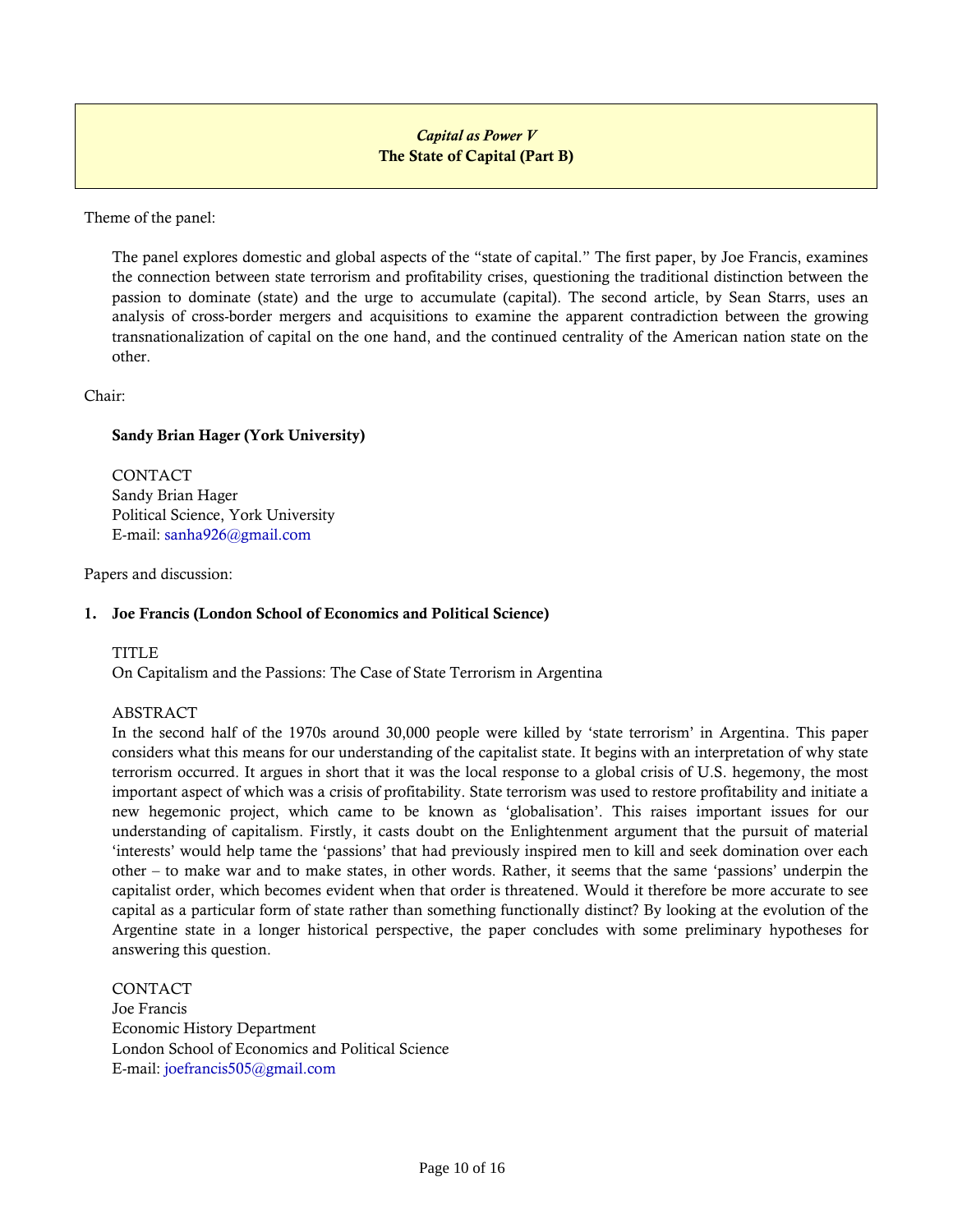## **2. Sean Starrs (York University)**

## TITLE

Transnational Capital and American Power

## ABSTRACT

With the post-World War II revival of Western Europe and Japan, and more recently with the rise of 'emerging markets' – especially China – the dominance of American capital seems to be eroding more and more. In fact, capital itself is becoming increasingly transnational, especially since the early 1990s with the explosion of crossborder mergers and acquisitions (M&As), and so designating corporations a nationality is becoming increasingly misleading, or even meaningless. Thus, this paper seeks to address two inter-related questions: 1) Is American capital in decline? 2) Can we even any longer refer to 'American (German, Japanese, etc)' capital? This paper shall draw upon Jonathan Nitzan and Shimshon Bichler regarding the framework of M&As being one mode of differential accumulation (and thus of expanding power), and present data on M&As and geographic ownership. I shall attempt to demonstrate that as American firms have acquired by far the most, and as they own much more of foreign firms than foreigners own of American firms, we have seen not so much the *transnationalization* of ownership as the *Americanization* of ownership. Hence, I shall argue that not only is American capital indeed still 'American', but that it remains globally dominant.

**CONTACT** Sean Starrs Political Science, York University E-mail: [sean.starrs@yahoo.ca](mailto:sean.starrs@yahoo.ca) 

#### **3. Discussion among participants and with audience.**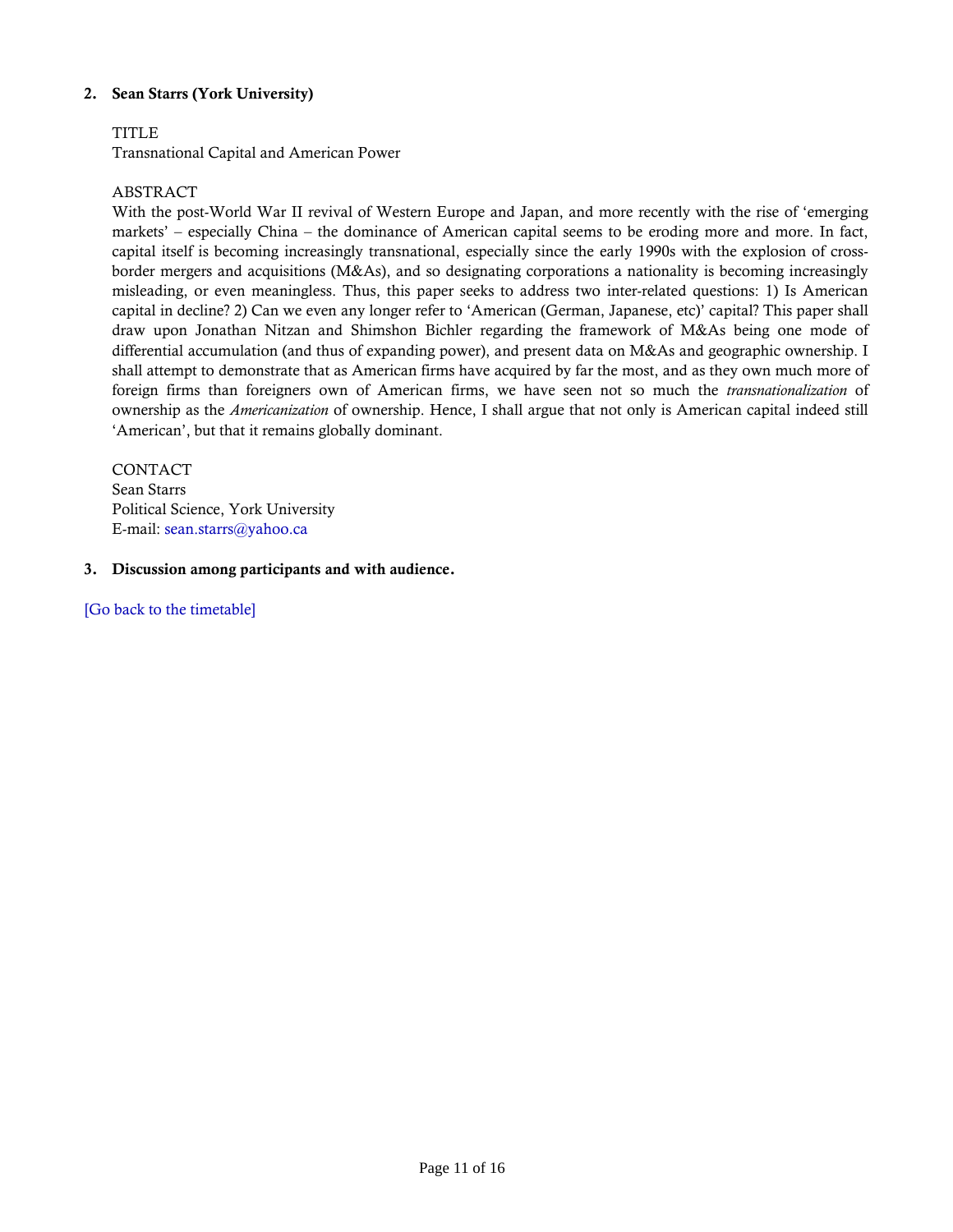## *Capital as Power VI*  **The Scope and Limits of Capitalization**

<span id="page-11-0"></span>Theme of the panel:

The process of capitalization encompasses and subsumes every social activity that bears systematically on earning expectations and risk perceptions. The purpose of this panel is to explore the scope and limits of this process. The first paper, by D.T. Cochrane, focuses on the De Beers diamond cartel. It argues that De Beers' differential capitalization was anchored not in productive efficiency or autonomous utility, but in the cartel's ability to shape and impose on the social psyche a new association between love and diamonds. The second article, by Jordan Brennan, researches the distributional genesis and ramifications of the 1989 Canada-US Free Trade Agreement and the 1994 North America Free Trade Agreement. It argues that, together, these agreements represented a political-economic transformation written *by* dominant capital, *for* dominant capital. The final paper, by Kevin Sutton, focuses on the ecological limits of capitalization. It contrasts two possible trajectories – an authoritarian capitalist path that seeks to find synthetic substitutes for fossil fuel and a democratic anti-capitalist path that looks for alternatives to such fuels – and it assesses how the conflict between these two trajectories may shape the future of humanity.

Chair:

### **Gibin Hong (Financial Economy Institute, Seoul)**

CONTACT Gibin Hong Senior Researcher, Financial Economy Institute, Seoul Email: [tentandavia@naver.com](mailto:tentandavia@naver.com)

Papers and discussion:

## **1. D.T. Cochrane (York University)**

#### TITLE

The Power of Love: A Power Theory Analysis of the De Beers Cartel

## ABSTRACT

Diamonds have long been a fascinating conundrum to political economists. What could be the source of such a high price for such a functionless object? For Marx that expense is because the "discovery costs" of diamonds require "a great deal of labour time." Or, perhaps the price of diamonds is a 'fiction' – not dependent upon the objective, material world of labour-power and labour-value. Neoclassicists, on the other hand, took a diamond's cost as evidence that value represents the "intensity of desire or esteem for a thing" (Jevons), in other words, utility. Value, whether labour or utility, is considered by both neoclassicists and Marxists, to be the determinant source of capital and accumulation. However, empirical analysis of De Beers will show that neither neoclassical nor Marxist theories can explain the cartel's pattern of accumulation or its efforts toward accumulation. Additionally, an assertion that the diamond's price is a fiction leaves one unable to say anything about the particular history of the industry or its impact on communities and the environment. While the standard theories fail us, Nitzan and Bichler's power theory of capital and value can make sense of both the value of diamonds and the accumulation of De Beers.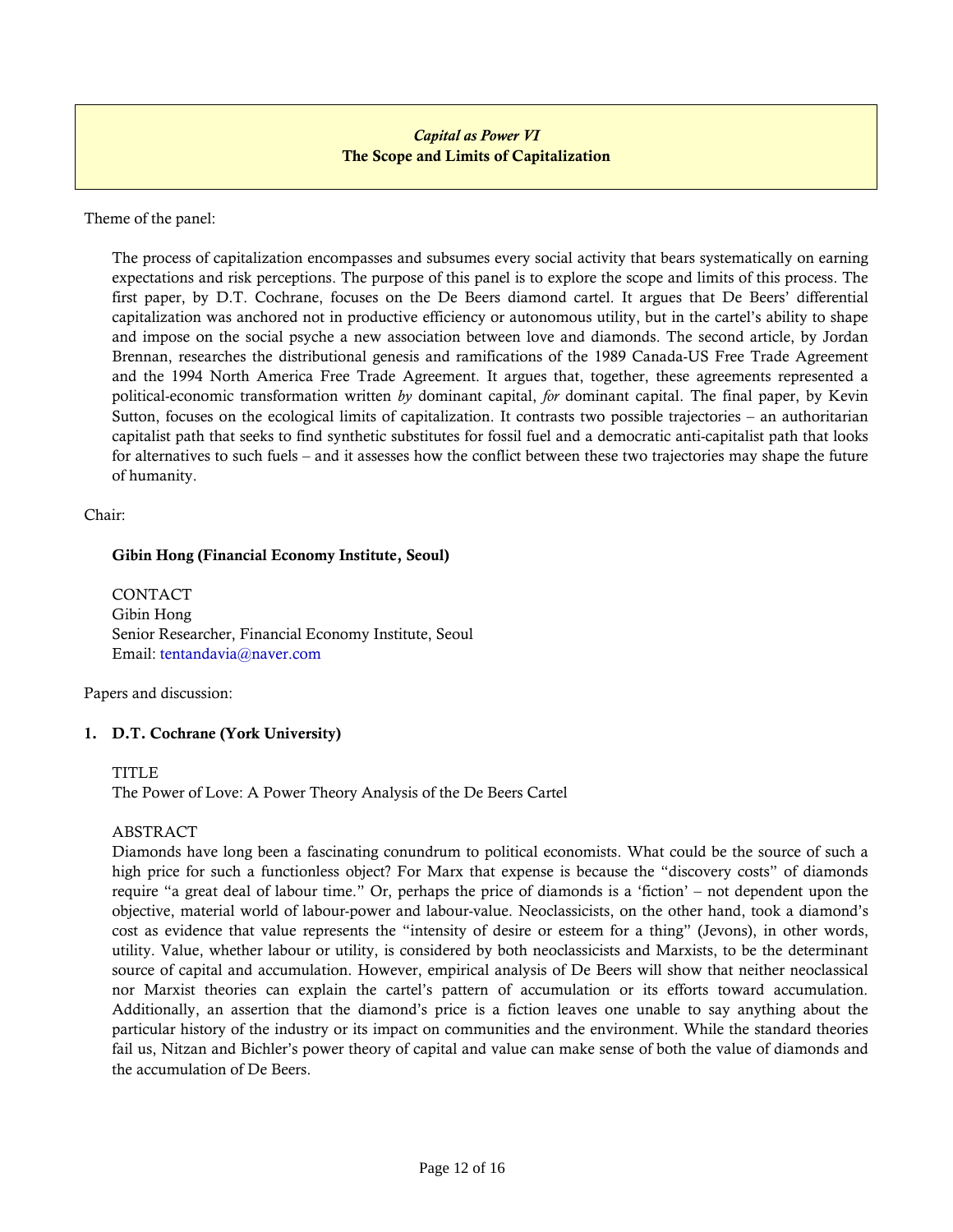**CONTACT** D.T. Cochrane Social & Political Thought, York University E-Mail: [dtc@yorku.ca](mailto:dtc@yorku.ca)

#### **2. Jordan Brennan (York University)**

#### TITLE

Trade and Investment Liberalization in Canada after 20 Years: A Capital as Power Approach

### ABSTRACT

In 1984 the Mulroney Progressive Conservatives came to power in Canada with an explicitly neoliberal agenda of deregulation, privatization and trade liberalization. The Canada-US Free Trade Agreement (CUFTA, 1989) and North America Free Trade Agreement (NAFTA, 1994) may be understood as an outcome, then, of the neoliberal political program. 20 years after Canada's entry into a trade and investment liberalization regime it is time to assess whether this political program has lived up to its public promises. By looking at wage incomes (returns to labour) and business performance (returns to capital) this paper undertakes a quantitative assessment to see who the main beneficiaries of the free trade era have been. Employing a capital as power approach (see Nitzan and Bichler, 2009), two pictures are painted: the first picture examines broad changes in the distribution of income in Canada over the last generation and the second picture examines differential business performance. The emphasis in both cases is on the pre- and post-free trade periods. The evidence from this inquiry suggests that although the official purpose of free trade was to boost the incomes of all Canadians, this trade deal actually represented – both in its intentions and consequences – a political-economic transformation written *by* dominant capital, *for* dominant capital.

CONTACT Jordan Brennan Political Science, York University E-mail: [jbrennan@yorku.ca](mailto:jbrennan@yorku.ca)

#### **3. Kevin Sutton (York University)**

#### TITLE

The Scramble for Substitutes and the Struggle for Alternatives: Authoritarian and Democratic Responses to Peak Oil

#### ABSTRACT

Oil shocks regularly threaten the stability of industrial capitalism. We are approaching the largest of such shocks: the peak in world oil production. Responses to this challenge reflect a combination of two broad strategies. The 'scramble for substitutes', appropriates alternative energy sources to maintain the fossil-energy grid. The 'struggle for alternatives', utilizes remaining fossil-energy sources to develop alternative energy infrastructure.

The first strategy involves the creation of synthetic crude substitutes from non-conventional sources, benefiting those with propertied interests in crude while intensifying the social and environmental costs associated with conventional oil production. Because there is a highly skewed distribution of social costs and private benefits, this strategy depends upon the expansion of authoritarian social structures. Whereas the first strategy utilizes alternative energy sources to maintain the fossil-energy grid, the second strategy utilizes remaining fossil-energy sources to develop alternative energy infrastructure. This is a direct challenge to the vested oil interests and corresponds with a project to democratize the global system.

These strategies reflect a deep tension in the rise and fall of complex social structures. From a global perspective, I articulate this tension as it relates to energy flows and explain the role of oil production in the rise of industrial capitalism. Then, I review the development of fossil fuels and alternative energies in the US. Throughout the paper, I pay particular attention to two forces. On the one hand, I address the manner in which the accumulation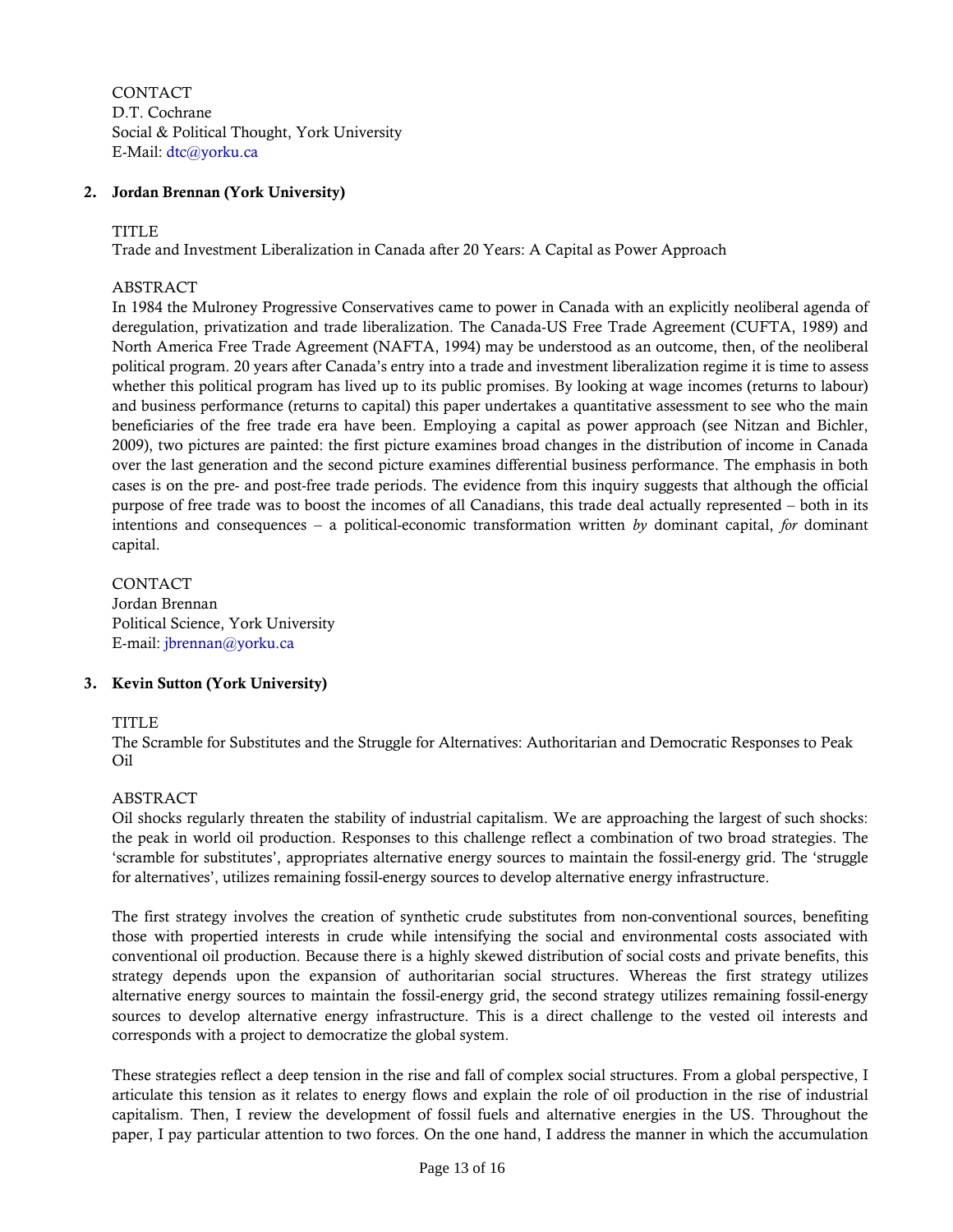of capital shapes the trajectory of authoritarian institutions in the interests of social power. On the other hand, I highlight the manner in which anti-authoritarian practice challenges the institution of capitalized power. I conclude with the prospects for reigning in authoritarian trends and fostering democratic alternatives.

CONTACT Kevin Sutton Political Science, York University Email: [ksutton@yorku.ca](mailto:ksutton@yorku.ca)

## **4. Discussion among participants and with audience.**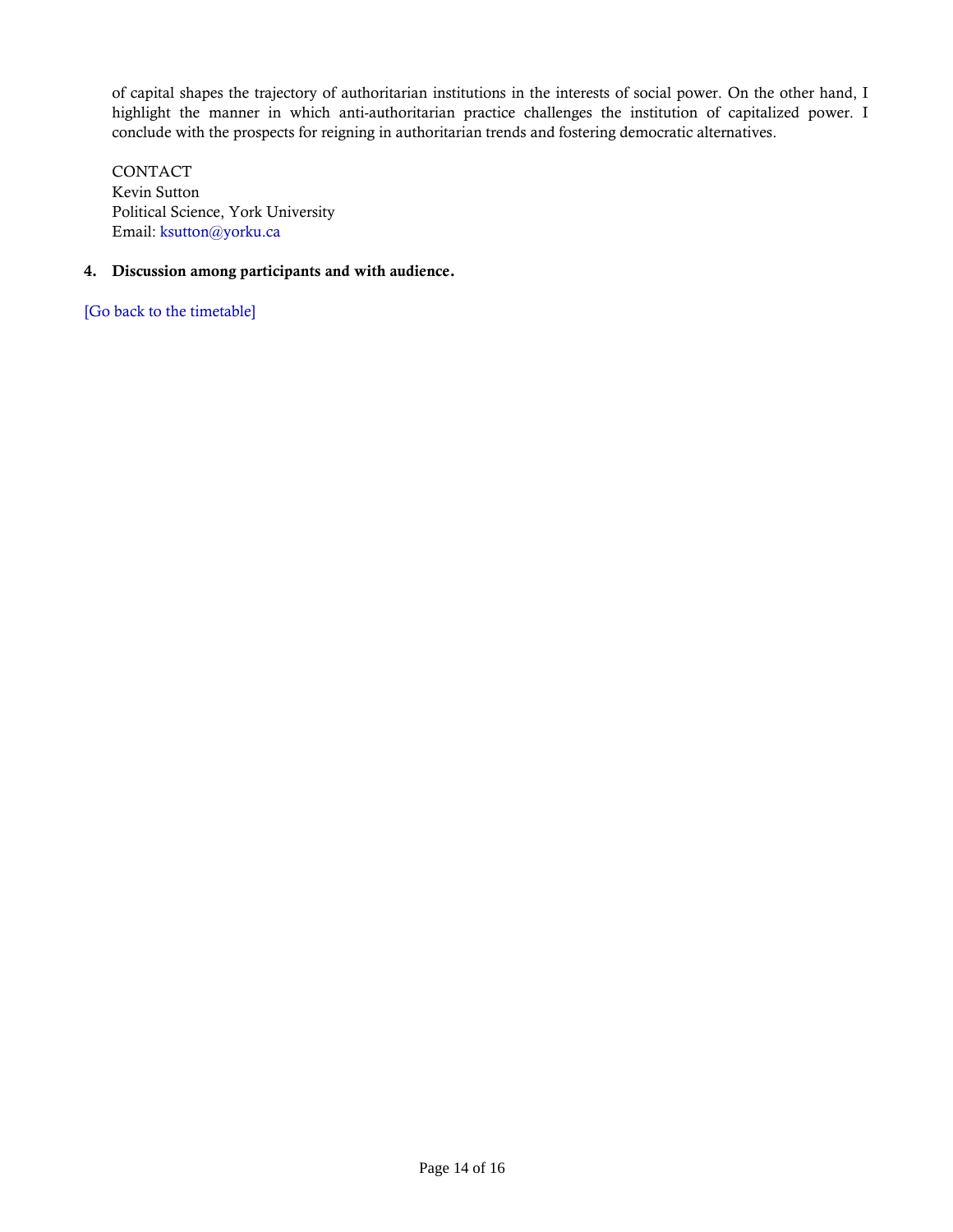*Capital as Power VII*  **Money & Finance** 

<span id="page-14-0"></span>Theme of the panel:

Conventional theories of money and finance, including those that deal with historical origins, remain fractured. First, they tend to consider money and finance as "economic" categories, related to but distinct from "political" ones. Second, they see money and finance as "nominal" entities, linked to yet separate from "real" ones. The presentations in this panel try to transcend these dualities. The first paper, by Sandy Brian Hager, uses the notion of "capital as power" to assess the ascendancy of leading U.S.-based investment banks. Based on a historical analysis of differential capitalization, the paper questions the traditional bifurcation between accumulation and profit to offer a different political economy of American investment banking. The second article, by Jongchul Kim, studies the seventeenth-century origins of goldsmith banking. It examines how goldsmith banking instituted "trust" as a new mode of capitalist power; and it suggests that both "banking as trust" and "capital as power" represent the *organized* power of property owners to leverage and control the wealth-creating activities of others.

Chair:

## **D.T. Cochrane (York University)**

CONTACT D.T. Cochrane Social & Political Thought, York University E-Mail: [dtc@yorku.ca](mailto:dtc@yorku.ca)

Papers and discussion:

## **1. Sandy Brian Hager (York University)**

TITLE<sub></sub>

The Political Economy of American Investment Banking: *From 'Golden Age' to Crisis?* 

#### ABSTRACT

This paper analyzes the political economy of American investment banking. In particular it assesses claims about the resurgence of large American investment banks since the early 1980s. It is argued that the prevailing assessments, both critical and mainstream, face insurmountable difficulties in analyzing investment bank power because they rely on a backward-looking bifurcation between profit *and* power. Based on an alternative theory of capital *as* power, this paper instead analyzes the ways investment banks actively restructure society through the forward-looking lens of differential capitalization. Utilizing analytically precise empirical tools for measuring the power of the so-called 'big five' American investment banks (Merrill Lynch, Morgan Stanley, Goldman Sachs, Lehman Brothers and Bear Stearns), the research indicates a dramatic rise in their rate of differential accumulation from the early 1980s. And even with the onset of the current crisis and the collapse of three of the 'big five' (Merrill Lynch, Bear Stearns, Lehman Brothers), it also indicates that this rate of differential accumulation has decreased only modestly for surviving firms. From this crucial starting point, the paper goes on to examine three questions. First, what were the accumulation strategies of the 'big five' that allowed them to boost their differential capitalization up until the crisis? Second, in what ways do these accumulation strategies help us to explain the why certain investment banks were allowed to fail and not others? And third, what explains the relative successes of the surviving investment banks, especially Goldman Sachs, through the crisis?